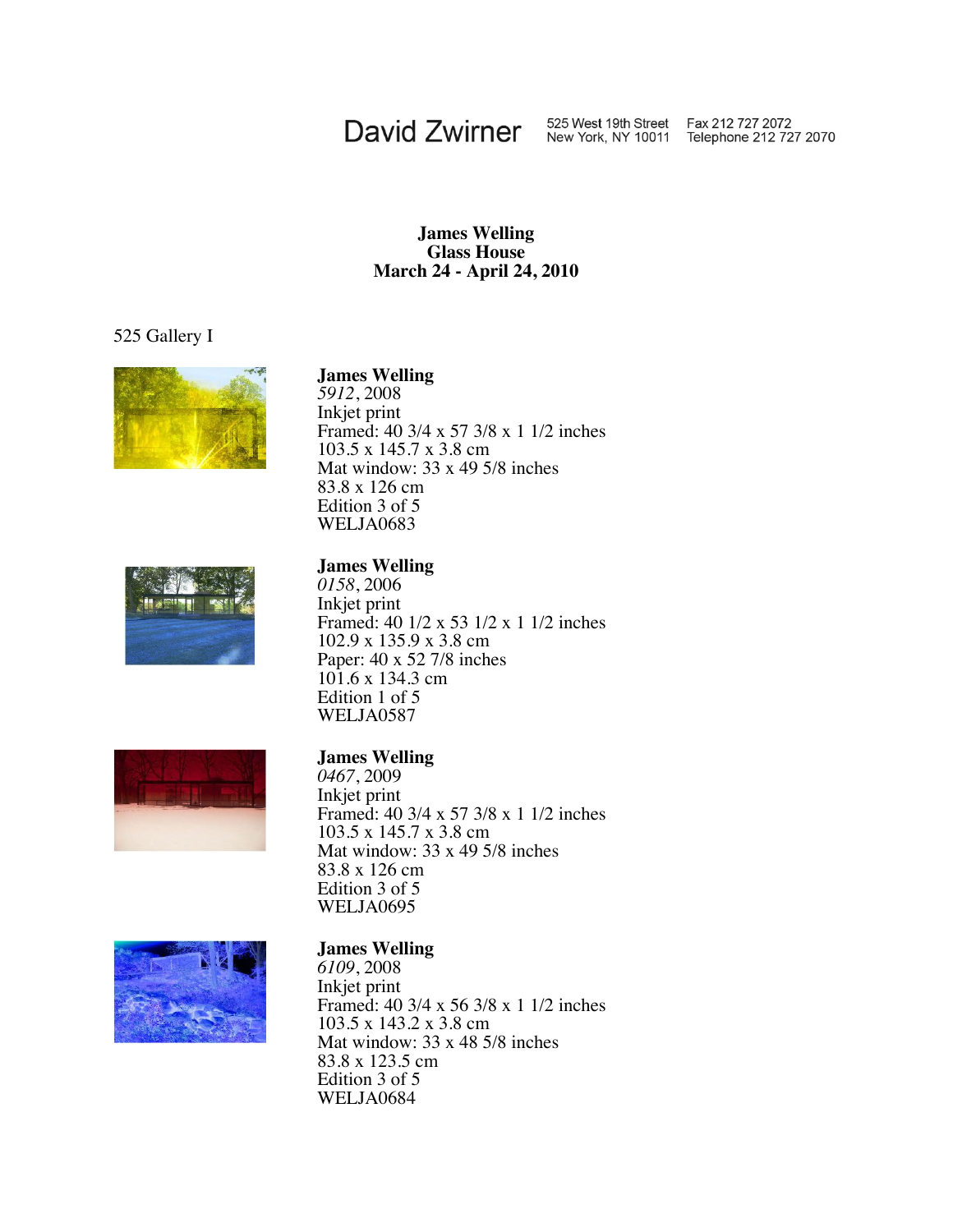

*0699* , 2009 Inkjet print Framed: 40 3/4 x 57 3/8 x 1 1/2 inches 103.5 x 145.7 x 3.8 cm Mat window: 33 x 49 5/8 inches 83.8 x 126 cm Edition 3 of 5 WELJA0698

### **James Welling** \_



*Vertical Lake* , 2007 Inkjet print Framed: 51 1/2 x 42 1/4 x 1 1/2 inches 130.8 x 107.3 x 3.8 cm Mat Window: 44 1/4 x 33 inches 112.4 x 83.8 cm Edition 1 of 5 WELJA0588

### 525 Gallery II



**James Welling** \_ *<sup>5253</sup>*, <sup>2008</sup> Inkjet print Framed: 40 3/4 x 57 3/8 x 1 1/2 inches 103.5 x 145.7 x 3.8 cm Mat window: 33 x 49 5/8 inches 83.8 x 126 cm Edition 1 of 5 WELJA0729



#### **James Welling** \_

*0775* , 2006 Inkjet print Framed: 40 3/4 x 57 3/8 x 1 1/2 inches 103.5 x 145.7 x 3.8 cm Mat window: 33 x 49 5/8 inches 83.8 x 126 cm Edition 2 of 5 WELJA0629



#### **James Welling** \_

*4580* , 2007 Inkjet print Framed: 40 1/2 x 53 1/2 x 1 1/2 inches 102.9 x 135.9 x 3.8 cm Paper: 40 x 52 7/8 inches 101.6 x 134.3 cm Edition 1 of 5 WELJA0586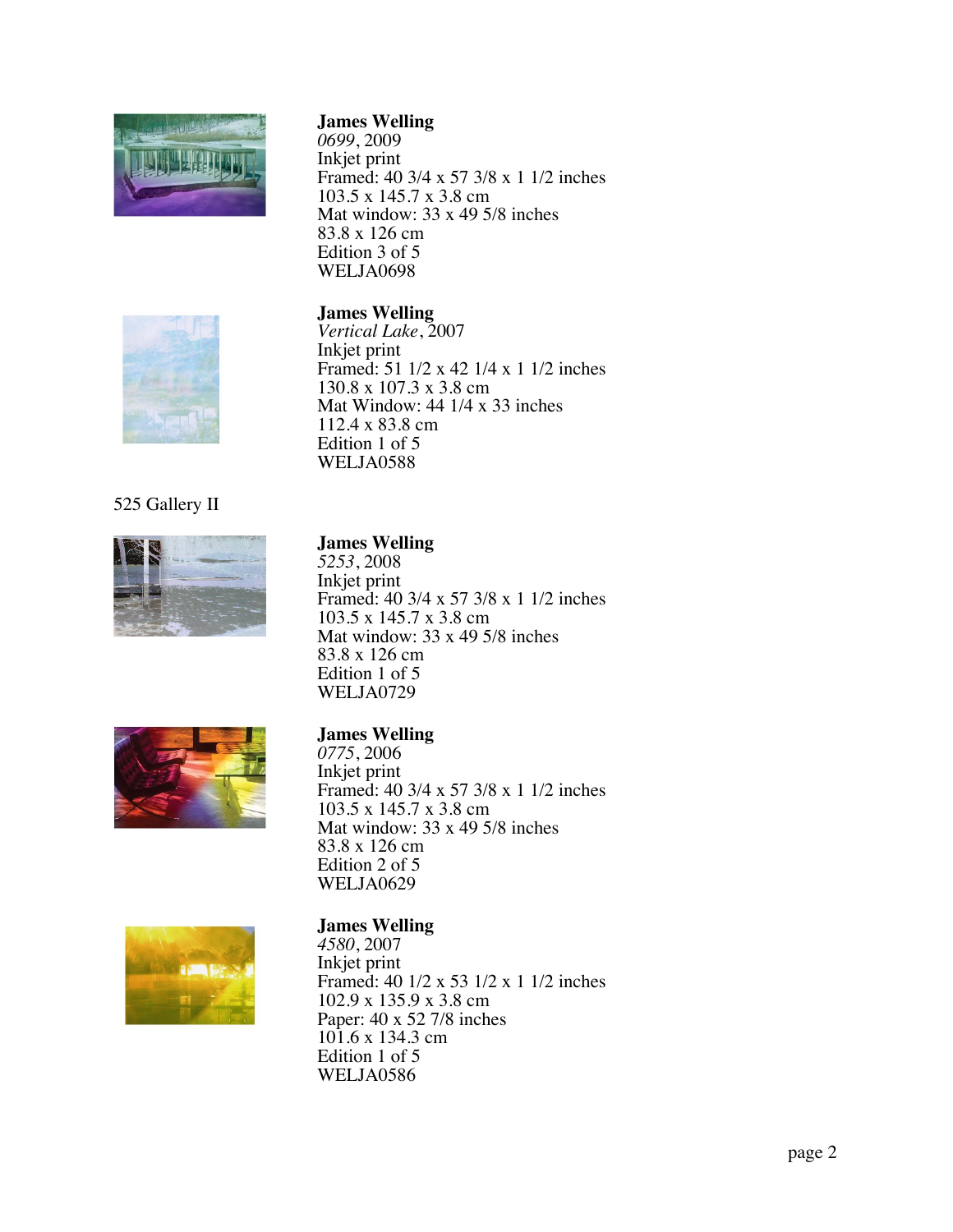

*0806* , 2006 Inkjet print Framed: 40 3/4 x 57 3/8 x 1 1/2 inches 103.5 x 145.7 x 3.8 cm Mat window: 33 x 49 5/8 inches 83.8 x 126 cm Edition 3 of 5 WELJA0638



#### **James Welling** \_

*0818* , 2006 Inkjet print Framed: 40 3/4 x 57 3/8 x 1 1/2 inches 103.5 x 145.7 x 3.8 cm Mat window: 33 x 49 5/8 inches 83.8 x 126 cm Edition 3 of 5 WELJA0584



### **James Welling** \_

*8067* , 2008 Inkjet print Framed: 40 3/4 x 57 3/8 x 1 1/2 inches 103.5 x 145.7 x 3.8 cm Mat window: 33 x 49 5/8 inches 83.8 x 126 cm Edition 3 of 5 WELJA0692



**James Welling** \_ *<sup>0469</sup>*, <sup>2009</sup> Inkjet print Framed: 40 3/4 x 57 3/8 x 1 1/2 inches 103.5 x 145.7 x 3.8 cm Mat window: 33 x 49 5/8 inches 83.8 x 126 cm Edition 3 of 5 WELJA0696



# **James Welling** \_ *<sup>9818</sup>*, <sup>2009</sup>

Inkjet print Framed: 40 3/4 x 57 3/8 x 1 1/2 inches 103.5 x 145.7 x 3.8 cm Mat window: 33 x 49 5/8 inches 83.8 x 126 cm Edition 3 of 5 WELJA0703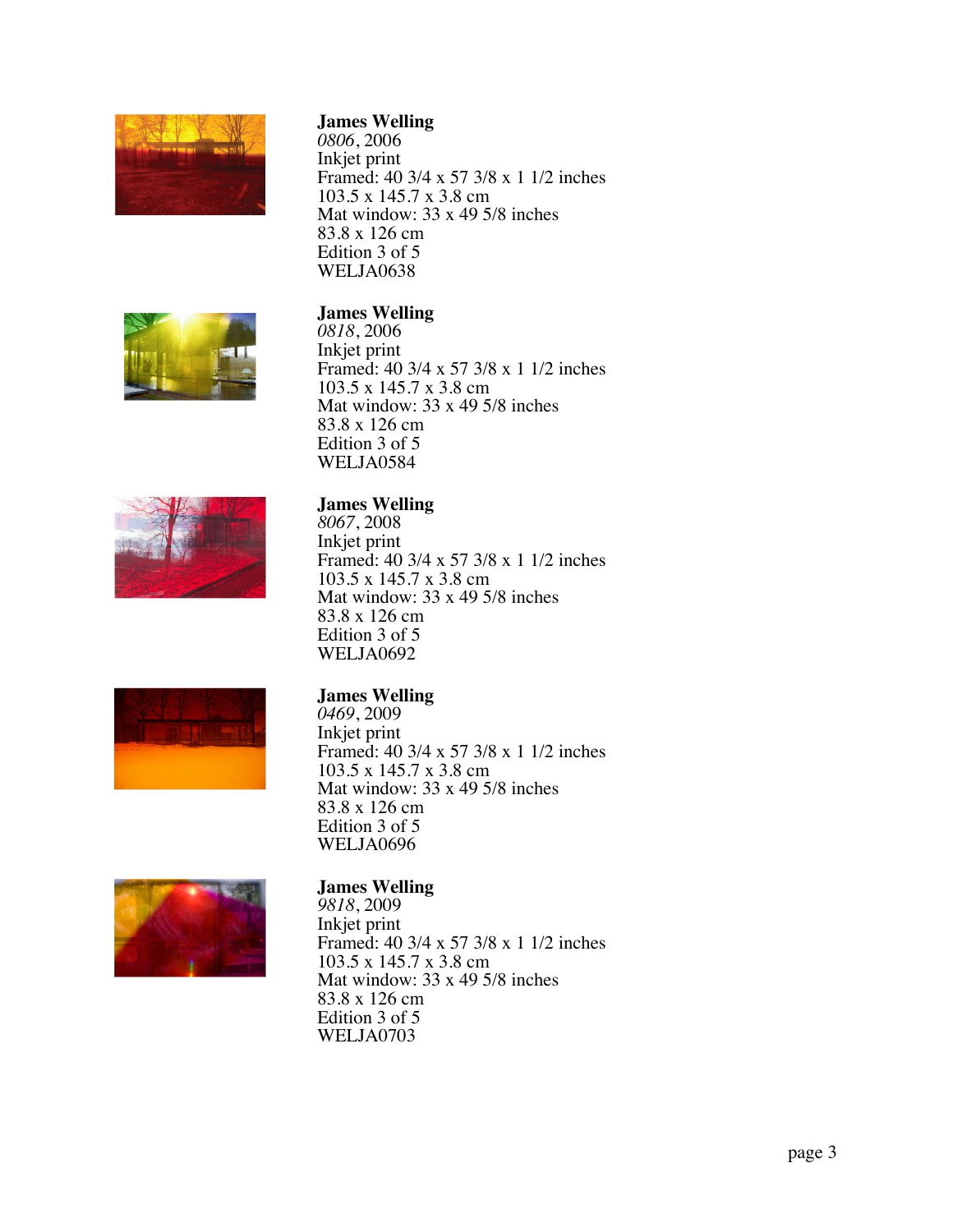

*6236* , 2008 Inkjet print Framed: 40 3/4 x 57 3/8 x 1 1/2 inches 103.5 x 145.7 x 3.8 cm Mat window: 33 x 49 5/8 inches 83.8 x 126 cm Edition 3 of 5 WELJA0685



#### **James Welling** \_

*8046* , 2008 Inkjet print Framed: 40 3/4 x 57 3/8 x 1 1/2 inches 103.5 x 145.7 x 3.8 cm Mat window: 33 x 49 5/8 inches 83.8 x 126 cm Edition 1 of 5 WELJA0689

#### 525 Entrance



**James Welling** \_ *<sup>7891</sup>*, <sup>2009</sup> Inkjet and acrylic paint Framed: 12 5/8 x 16 5/8 x 1 1/2 inches 32.1 x 42.2 x 3.8 cm Mat window: 12 7 3/4 x 11 3/4 inches 32.4 x 29.8 cm Signed, titled, and dated verso WELJA0732



#### **James Welling** \_

*8092* , 2008 Inkjet and acrylic paint Framed: 12 5/8 x 16 5/8 x 1 1/2 inches 32.1 x 42.2 x 3.8 cm Mat window: 12 7 3/4 x 11 3/4 inches 32.4 x 29.8 cm Signed, titled, and dated verso WELJA0733



#### **James Welling** \_

*0943* , 2009 Inkjet and acrylic paint Framed: 12 5/8 x 16 5/8 x 1 1/2 inches 32.1 x 42.2 x 3.8 cm Mat window: 12 7 3/4 x 11 3/4 inches 32.4 x 29.8 cm Signed, titled, and dated verso WELJA0730